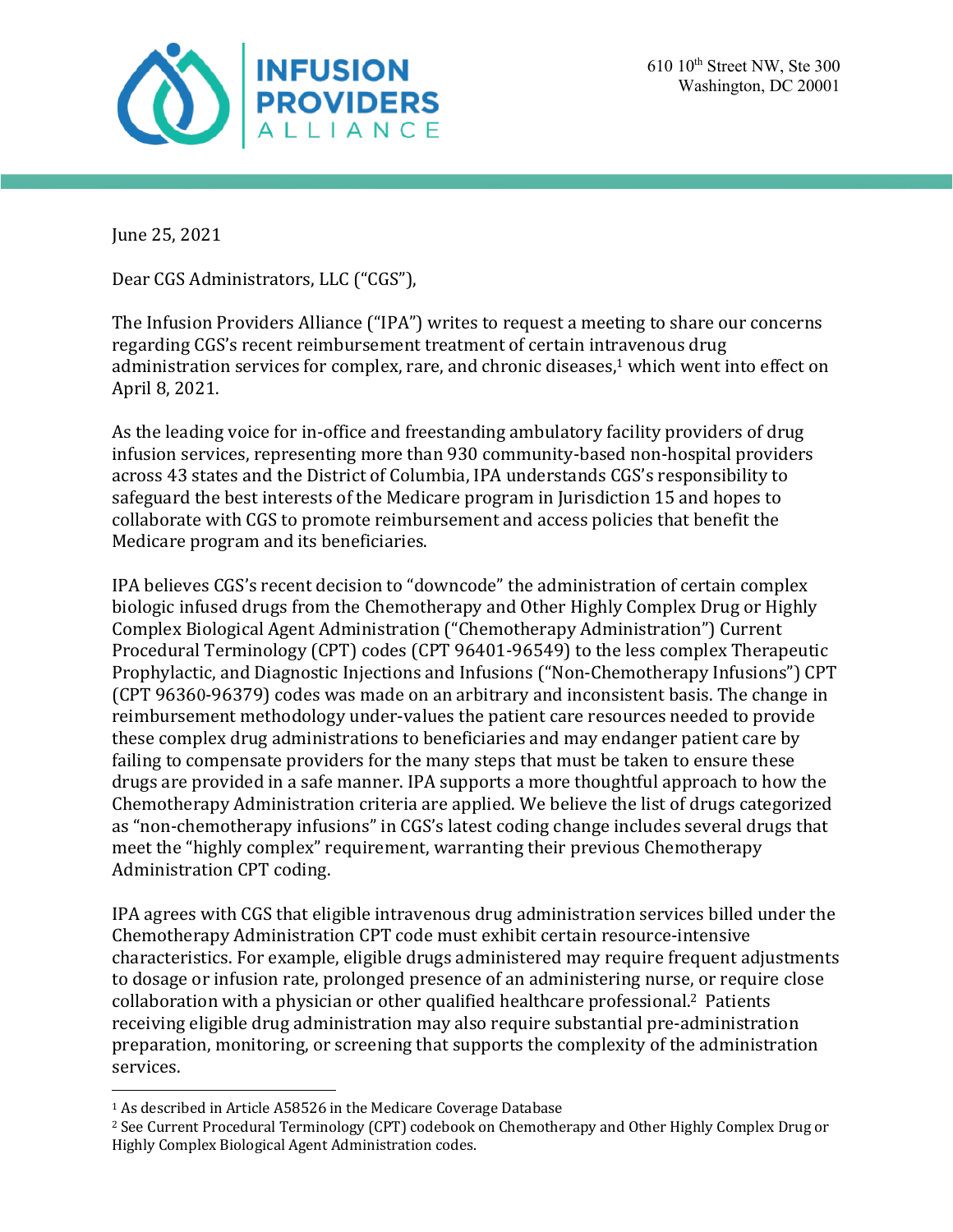Downcoding of some of the products on CGS's list, such as Neupogen and the filgrastim biosimilars, may be warranted. Downcoding for the other products, however, is not commensurate with the level of effort associated with their safe administration. For instance, the other drugs subject to the recent downcoding decision are subject to FDAmandated Risk Evaluation and Mitigation Strategy (REMS) requirements, significant prophylaxis concerns, and other clinical considerations that make their administration highly complex. Asking providers to take lower reimbursement, and coincidently provide a lower-level of monitoring and care, is irresponsible and puts Medicare beneficiary's health at risk. For instance, patisiran (Onpattro) is used to treat polyneuropathy caused by hereditary ATTR amyloidosis, a rare hereditary disease affecting 15,000 people in the United States, and requires additional nurse staff time due to required premedication and a filtration step prior to drug administration. CMS itself assumed patisiran would be paid at the category 3 level, which includes intravenous chemotherapy infusions and certain chemotherapy drugs and biologicals, in its Medicare Durable Medical Equipment (DME), Prosethetics, Orthotics, and Supplies (DMEPOS) Policy Issues and Level II of the Healthcare Common Procedure Coding System (HCPCS) proposed rule (42 CFR 414).<sup>3</sup>

Natalizumab (Tysabri) and eculizumab (Soliris) are subject to FDA-mandated REMS programs that require rigorous patient clinical and monitoring requirements for safe and effective ongoing use. Natalizumab is subject to REMS requirements mandating ongoing monitoring for progressive multifocal leukoencephalopathy (PML), an extremely dangerous brain infection that usually leads to death or severe disability. This REMS program is explicitly designed for use by prescribers as well as infusion professionals who are involved in the complex care required to appropriately administer natalizumab. Drugs that warrant REMS programs undoubtedly meet the "highly complex" criteria associated with Chemotherapy Administration codes.

In addition to the pharmacotherapeutic considerations of the affected drugs, the clinical challenges of the populations treated by the affected drugs often warrant significant preadministration workup and screening. For example, edaravone (Radicava) is indicated for the treatment of amyotrophic lateral sclerosis (ALS), a progressive neurodegenerative disease that severely weakens patient motor function over time. Patients suffering from ALS not only gradually lose the ability to walk or operate a motor vehicle but are also often unable to effectively speak and are highly susceptible to injury or infection. The preadministration preparation for this population, which commonly suffers from significant logistical and health equity challenges, often requires not only careful scheduling of dosing days but also close physician and caretaker collaboration, including multiple caretakers to assist in moving the patient in and out of the treatment facility, and documenting and managing substantial changes in patient health status.

Finally, we note that some of the monoclonal antibodies on the downcoding list have the same mechanism of action and require the same pre-medication protocols and monitoring requirements as monoclonal antibodies that are used in connection with cancer diagnoses. When used in a cancer diagnosis, the drugs are not subject to downcoding, however when used in a non-cancer context, they are subject to downcoding. The diagnosis should not

<sup>&</sup>lt;sup>3</sup> See Section B. Detailed Discussion of Impacts by Major Provisions, 6. Expanded Classification of External Infusion Pumps as DME